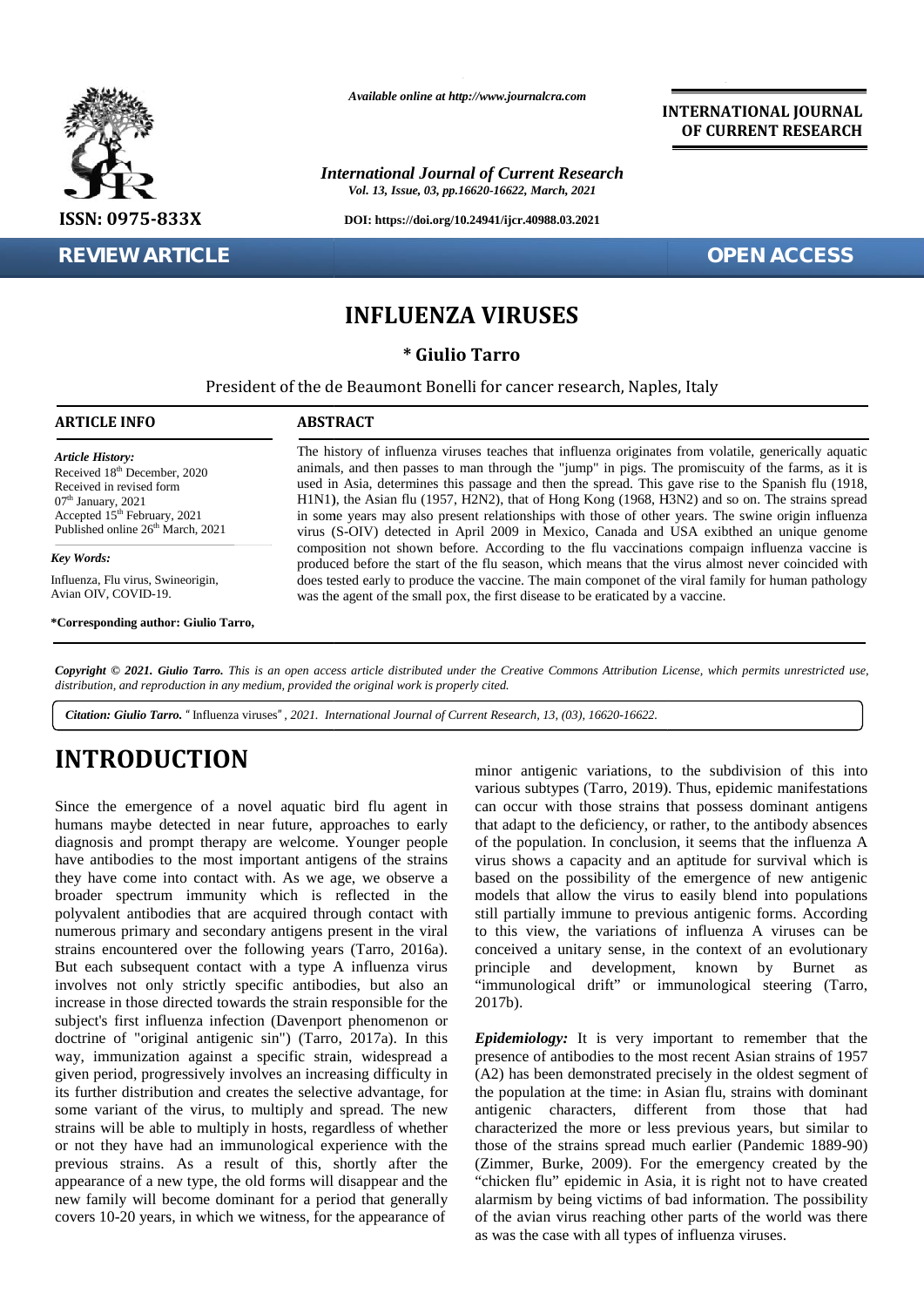It is clear that the dead animal is harmless, so there are other veterinary and agricultural interests at the bottom. There is a potential risk of genetic recombination with human influenza viruses that could result a viral variant capable of human-to human transmission (Enserink, Coen, 2009). During the avian flu epidemic that affected Asian countries in 2006 (China, Pakistan, Thailand, Cambodia, Indonesia, South Korea, Taiwan, Laos and Vietnam) with 80 million dead or sacrificed chickens and 42 human fatal cases, the H5N1 virus has been identified as an etiological agent, the same that in 1997 caused an epidemic outbreak in Hong Kong with 18 infected humans and 6 deaths and the sacrifice of 1.5 million chickens (Tarro, Esposito, 2011). Avian influenza epidemics followed one another with the implication of different viral strains such as H9N2 in 1999, two infected children and also other individuals, and in 2003, an infected boy in Hong Kong, while H5N1 affected three subjects of the same family also killing two in 2003. At the same time in the Netherlands an outbreak of H7N7 avian influenza affected 83 people and killed a veterinarian. In 20 06 in the USA outbreaks of avian influenza were identified in Texas and Delaware (H7N2 virus), in the latter state together with territories of Maryland and Virginia worked 14,000 people and 1,900 families that produced 8% of the American poultry meat, with a budget of one and a half billion dollars (Chowel et al, 2009). In 2003, American exports to Europe had reached the quota of eight million and eight hundred thousand eggs and 452 thousand chicks, respectively for 20 million and 3 million euros.

*Viral transmission:* If for SARS (2002-2003) direct contact was necessary, to put it in practical terms the so-called Pflugge droplets, for this avian flu it was different, in fact, it spreads through the air even at a distance. It was completely useless to set up a panic syndrome that often occurs through bad information or a lack of knowledge of the phenomenon. No alarmism because the number of victims was decidedly lower than other forms of flu. In the spring of 2009, a new influenza virus type A (H1N1) infecting humans was found in Mexico, Canada and the USA: the swine virus then caused a mild to severe febrile respiratory infection worldwide (Dawood et al, 2009) (Lister et al, 2009). In Campania the flu peak preceded the incidence of cases at national level by two weeks, moreover the percentage of patients positive for the virus was much higher in the city of Naples, compared to the other provinces of Campania. The most affected age, between 7 months from birth to 17 years, (43.45%) was similar to that reported nationally suggesting the conclusion that the high incidence and mortality of influenza in Campania was probably due to the fact that this region is the most densely populated in Italy and revealing important indications for future prevention campaigns (Morens et al, 2009) (Esposito et al, 2012). It is reasonable to hypothesize that for many deaths recorded elsewhere at the time, and we obviously refer to other regions, there was not the same ability and possibility of correlating the virological diagnosis to the cause of death, especially when the influenza virus acts as a cofactor. The problem of overdiagnosis has been solved in the fact that the definitive H1N1 influenza A label has been given to many laboratory diagnosed patients who otherwise would not have actually proved so affected. This phenomenon known as Will Rogers, is widely known since it was studied for the IQ (intelligence quotient) of the Oklahoma inhabitants who migrated to California, and then referred to many other aspects that lead to false interpretations of statistical observations. In conclusion, once again a problem as important as that of

health, scientific authority has been lacking at national, regional and local level, because, as is constant in our country, professionalism does not pay. The consideration that last Summer in Australia, New Zealand, South Africa, Argentina, Chile there was the epidemy of coronavirus COVID-19, but there was no viral influenza, suggests that it is useless to get vaccinated (WHO, 2020). Furthermore it is now known that flu vaccinated subjects are fragile towards the coronavirus because this virus is activated in these subjects at 36% of cases as already reported (Krause, 2020).

## **CONCLUSION**

Being able to identify sources of infection quickly and accurately has important implications for protecting the environment and monitoring potential pathogens. Appropriate control of viral infections will depend on the right choice of health regulations by the appropriate authorities and on the regulation of actual viral parameters: this will allow the development of surveillance systems with which to monitor and reduce known viral diseases more effectively and perhaps even prevent those emerging (Tarro, 2016b). To be able to talk about a real prevention technique, based on the use of the pathogen itself to immunize the organism, it is necessary to take a time jump up to 1796, the year in which the English doctor and naturalist Edward Jenner developed the first vaccine. Jenner had noticed that the milkmaids who lived in the county and who had contracted the minor disease called cowpox did not get sick even when smallpox was spread epidemically in the community. Consequently, on May 14, 1796, Jenner used material infected with cowpox virus, obtained from a milking machine, to inoculate an eight-year old boy. In July of the same year, the doctor deliberately inoculated the same child with biological material taken from a subject with human smallpox. The child did not develop the disease and this demonstrated the effectiveness of the first form of smallpox vaccination (Tarro, 2015). Thanks to the use of this vaccination, universally adopted in the world since the nineteenth century, the World Health Organization has declared that smallpox has been completely eradicated from the planet, starting in 1979.

**Conflict of Interests:** The author has no conflict of interests to declare.

## **REFERENCES**

- Chowell G. Mauricio H., Stefano MB, et al. 2009. Severe respiratory disease concurrent with the circulation of H1N1 influenza. N Engl J Med 361: 674-679.
- Dawood FS, Jain S, Finelli L, et al. 2009. Emergence of a novel swine-origin influenza A (H1N1) virus in humans. N Engl J Med 360: 2605-2615.
- Enserink M, Cohen J. 2009. Virus of the year. The novel H1N1 influenza. Science 326: 1607.
- Esposito C, Di Spirito A, Cuomo N, Di Nicuolo G, Flaminio G, Altamura F, Ambrosino D, Cantalupo F, Costa C, Pentimalli F, Tarro G. 2012. Tracking the 2009 H1N1 influenza virus in the Italian region Campania. Journal of Cellular Physiology 227:2813-2817.
- Krause B. 2020. Flu Vaccine Increases Coronavirus Risk 36% Says Military Study. Disabled Veterans.org https://www.disabledveterans.org/2020/03/11